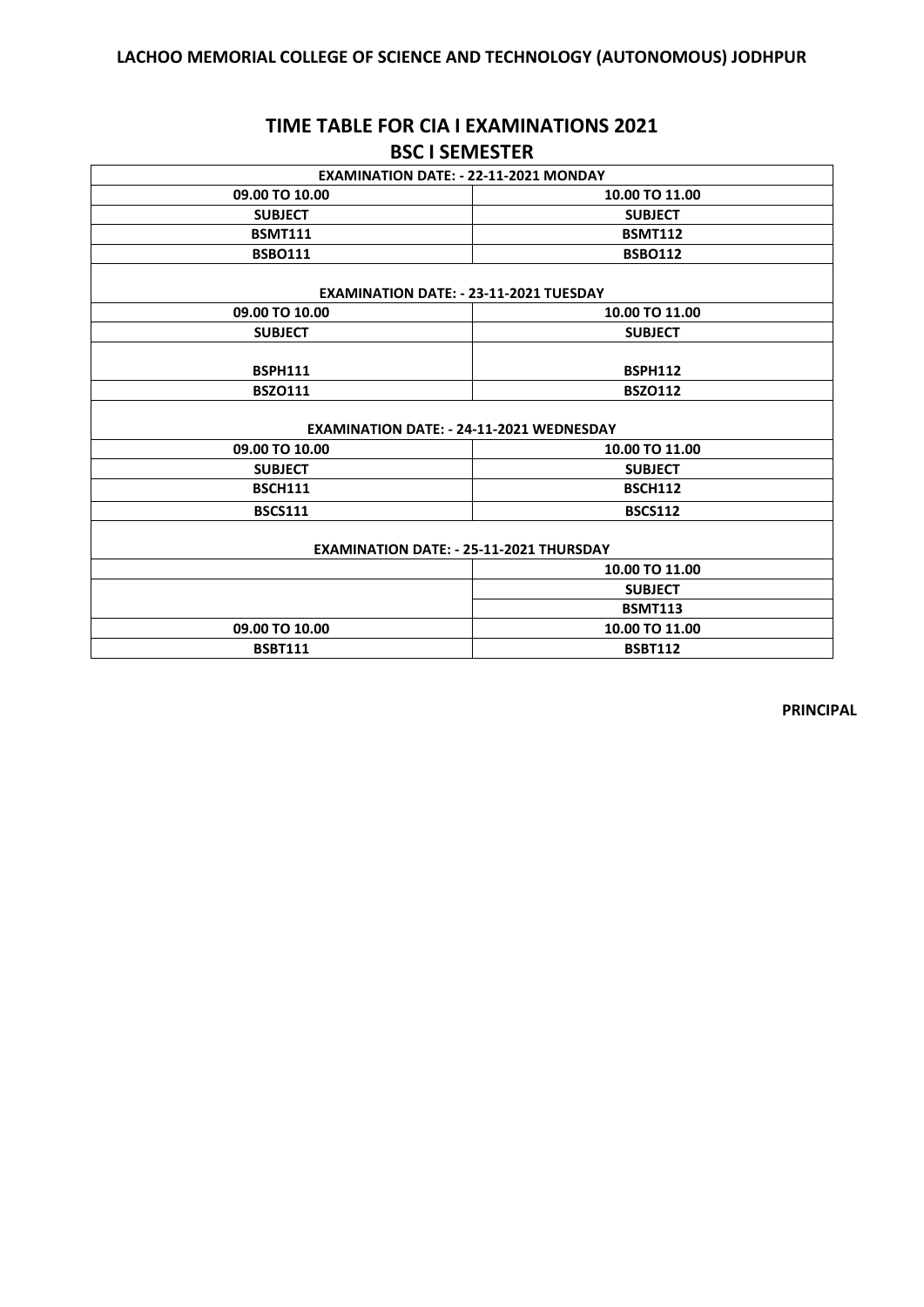| <b>BSC III SEMESTER</b>                         |  |  |
|-------------------------------------------------|--|--|
| <b>EXAMINATION DATE: - 22-11-2021 MONDAY</b>    |  |  |
| 12.30 PM TO 1.30 PM                             |  |  |
| <b>SUBJECT</b>                                  |  |  |
| <b>BSCH312</b>                                  |  |  |
| <b>BSEC312 / BSCS312</b>                        |  |  |
| <b>EXAMINATION DATE: - 23-11-2021 TUESDAY</b>   |  |  |
| 12.30 PM TO 1.30 PM                             |  |  |
| <b>SUBJECT</b>                                  |  |  |
| <b>BSMT312</b>                                  |  |  |
| <b>BSBO312</b>                                  |  |  |
| <b>EXAMINATION DATE: - 24-11-2021 WEDNESDAY</b> |  |  |
| 12.30 PM TO 1.30 PM                             |  |  |
| <b>SUBJECT</b>                                  |  |  |
| <b>BSPH312</b>                                  |  |  |
| BSPHLT312                                       |  |  |
| <b>BSBT312</b>                                  |  |  |
| <b>EXAMINATION DATE: 25-11-2021 THURSDAY</b>    |  |  |
| 12.30 PM TO 1.30 PM                             |  |  |
| <b>SUBJECT</b>                                  |  |  |
| <b>BSZO312</b>                                  |  |  |
| <b>BSMT313</b>                                  |  |  |
|                                                 |  |  |

# **TIME TABLE FOR CIA I EXAMINATIONS 2021**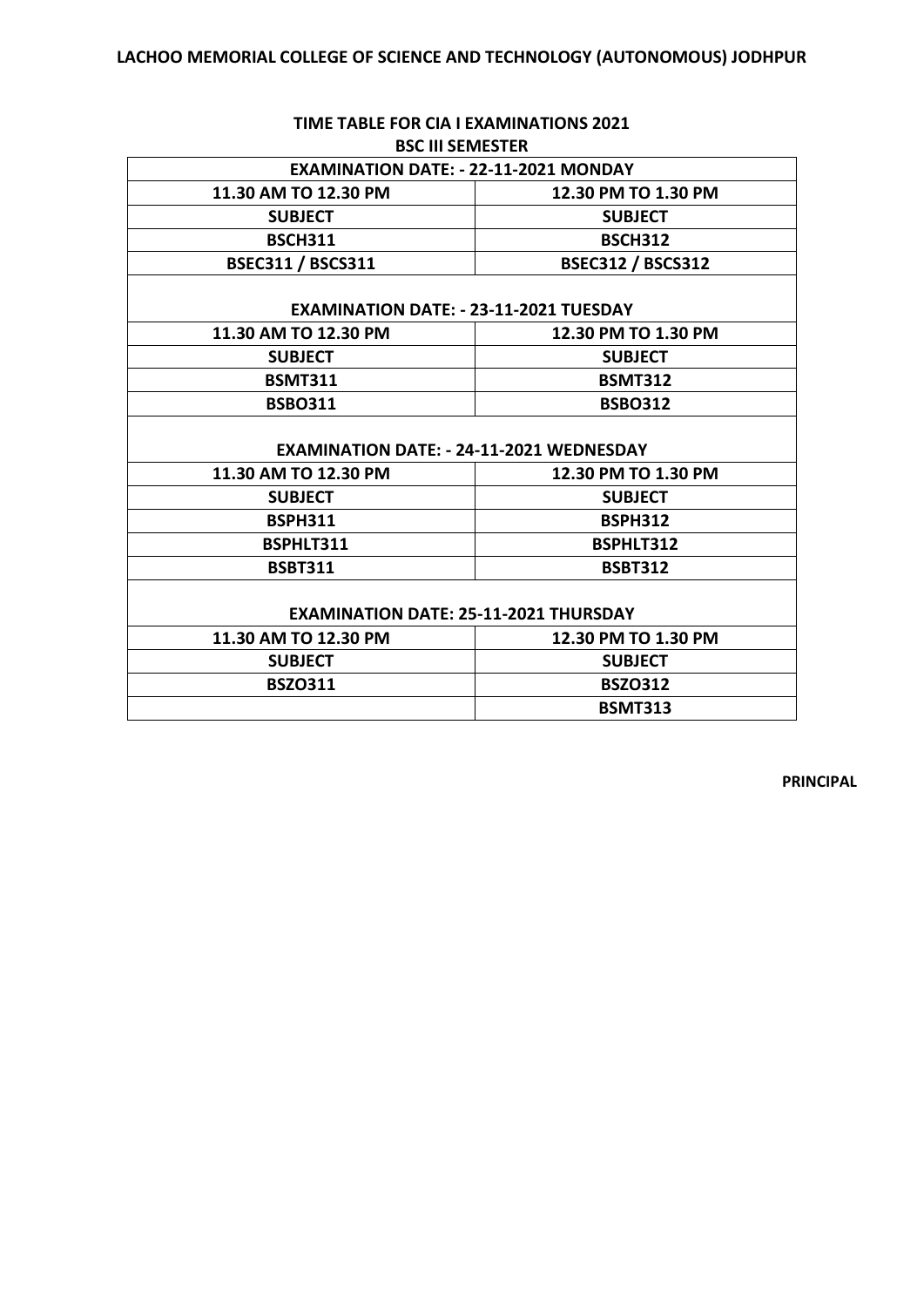## **LACHOO MEMORIAL COLLEGE OF SCIENCE AND TECHNOLOGY (AUTONOMOUS) JODHPUR**

| DJL V JLIVILJ I LIV                             |                     |  |
|-------------------------------------------------|---------------------|--|
| <b>EXAMINATION DATE: - 22-11-2021 MONDAY</b>    |                     |  |
| 11.30 AM TO 12.30 PM                            | 12.30 PM TO 1.30 PM |  |
| <b>SUBJECT</b>                                  | <b>SUBJECT</b>      |  |
| <b>BSPH511</b>                                  | <b>BSPH512</b>      |  |
| <b>BSZO511</b>                                  | <b>BSZO512</b>      |  |
| <b>EXAMINATION DATE: - 23-11-2021 TUESDAY</b>   |                     |  |
| 11.30 AM TO 12.30 PM                            | 12.30 PM TO 1.30 PM |  |
| <b>SUBJECT</b>                                  | <b>SUBJECT</b>      |  |
| <b>BSCH511</b>                                  | <b>BSCH512</b>      |  |
| <b>BSEC511</b>                                  | <b>BSEC512</b>      |  |
| <b>BSCS511</b>                                  | <b>BSCS512</b>      |  |
| <b>EXAMINATION DATE: - 24-11-2021 WEDNESDAY</b> |                     |  |
| 11.30 AM TO 12.30 PM                            | 12.30 PM TO 1.30 PM |  |
| <b>SUBJECT</b>                                  | <b>SUBJECT</b>      |  |
| <b>BSMT511</b>                                  | <b>BSMT512</b>      |  |
| <b>BSBO511</b>                                  | <b>BSBO512</b>      |  |
| <b>EXAMINATION DATE: 25-11-2021 THURSDAY</b>    |                     |  |
| 11.30 AM TO 12.30 PM                            | 12.30 PM TO 1.30 PM |  |
| <b>SUBJECT</b>                                  | <b>SUBJECT</b>      |  |
| <b>BSMT513</b>                                  | BSPHLT512/BSBT512   |  |
| BSPHLT511/BSBT511                               |                     |  |

#### **TIME TABLE FOR CIA I EXAMINATIONS 2021 BSC V SEMESTER**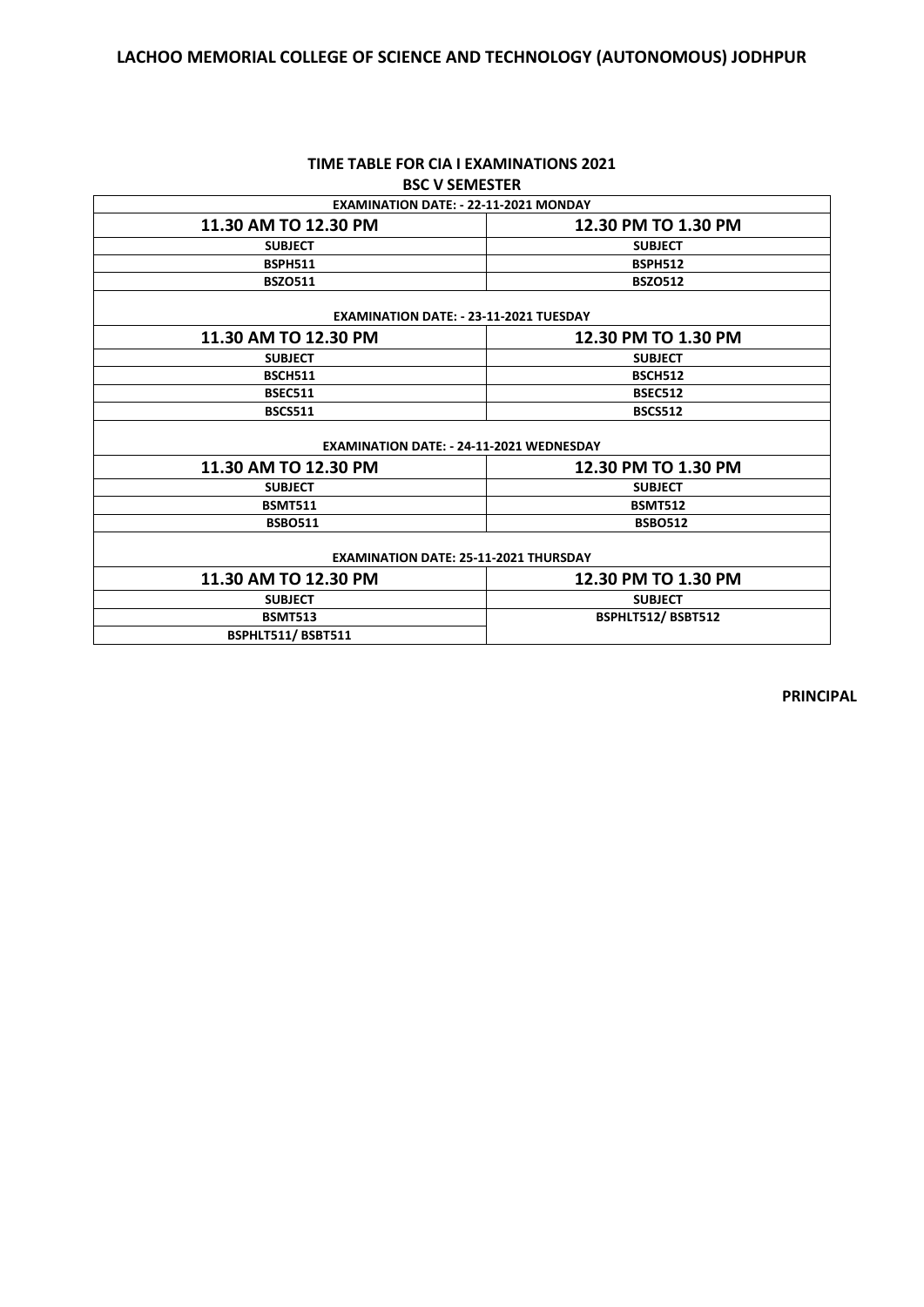## **TIME TABLE FOR CIA I EXAMINATIONS 2021 BCA I SEMESTER**

| <b>EXAMINATION DATE: - 22-11-2021 MONDAY</b>    |                    |  |
|-------------------------------------------------|--------------------|--|
| 2:00 PM TO 3:00 PM                              | 3:00 PM TO 4:00 PM |  |
| <b>SUBJECT</b>                                  | <b>SUBJECT</b>     |  |
| <b>BCA111</b>                                   | <b>BCA112</b>      |  |
| <b>EXAMINATION DATE: - 23-11-2021 TUESDAY</b>   |                    |  |
| 2:00 PM TO 3:00 PM                              | 3:00 PM TO 4:00 PM |  |
| <b>SUBJECT</b>                                  | <b>SUBJECT</b>     |  |
| <b>BCA113</b>                                   | <b>BCA114</b>      |  |
| <b>EXAMINATION DATE: - 24-11-2021 WEDNESDAY</b> |                    |  |
| 2:00 PM TO 3:00 PM                              |                    |  |
| <b>SUBJECT</b>                                  |                    |  |
| <b>BCA115</b>                                   |                    |  |

## **BCA III SEMESTER**

| <b>EXAMINATION DATE: - 22-11-2021 MONDAY</b>    |                    |  |
|-------------------------------------------------|--------------------|--|
| 2:00 PM TO 3:00 PM                              |                    |  |
| <b>SUBJECT</b>                                  |                    |  |
| <b>BCA311</b>                                   |                    |  |
| <b>EXAMINATION DATE: - 23-11-2021 TUESDAY</b>   |                    |  |
| 2:00 PM TO 3:00 PM                              | 3:00 PM TO 4:00 PM |  |
| <b>SUBJECT</b>                                  | <b>SUBJECT</b>     |  |
| <b>BCA312</b>                                   | <b>BCA313</b>      |  |
| <b>EXAMINATION DATE: - 24-11-2021 WEDNESDAY</b> |                    |  |
| 2:00 PM TO 3:00 PM                              | 3:00 PM TO 4:00 PM |  |
| <b>SUBJECT</b>                                  | <b>SUBJECT</b>     |  |
| <b>BCA314</b>                                   | <b>BCA315</b>      |  |

## **BCA V SEMESTER**

| <b>EXAMINATION DATE: - 22-11-2021 MONDAY</b>    |                    |  |
|-------------------------------------------------|--------------------|--|
| 2:00 PM TO 3:00 PM                              |                    |  |
| <b>SUBJECT</b>                                  |                    |  |
| <b>BCA511</b>                                   |                    |  |
| <b>EXAMINATION DATE: - 23-11-2021 TUESDAY</b>   |                    |  |
| 2:00 PM TO 3:00 PM                              | 3:00 PM TO 4:00 PM |  |
| <b>SUBJECT</b>                                  | <b>SUBJECT</b>     |  |
| <b>BCA512</b>                                   | <b>BCA513</b>      |  |
| <b>EXAMINATION DATE: - 24-11-2021 WEDNESDAY</b> |                    |  |
| 2:00 PM TO 3:00 PM                              | 3:00 PM TO 4:00 PM |  |
| <b>SUBJECT</b>                                  | <b>SUBJECT</b>     |  |
| <b>BCA514</b>                                   | <b>BCA515</b>      |  |
|                                                 |                    |  |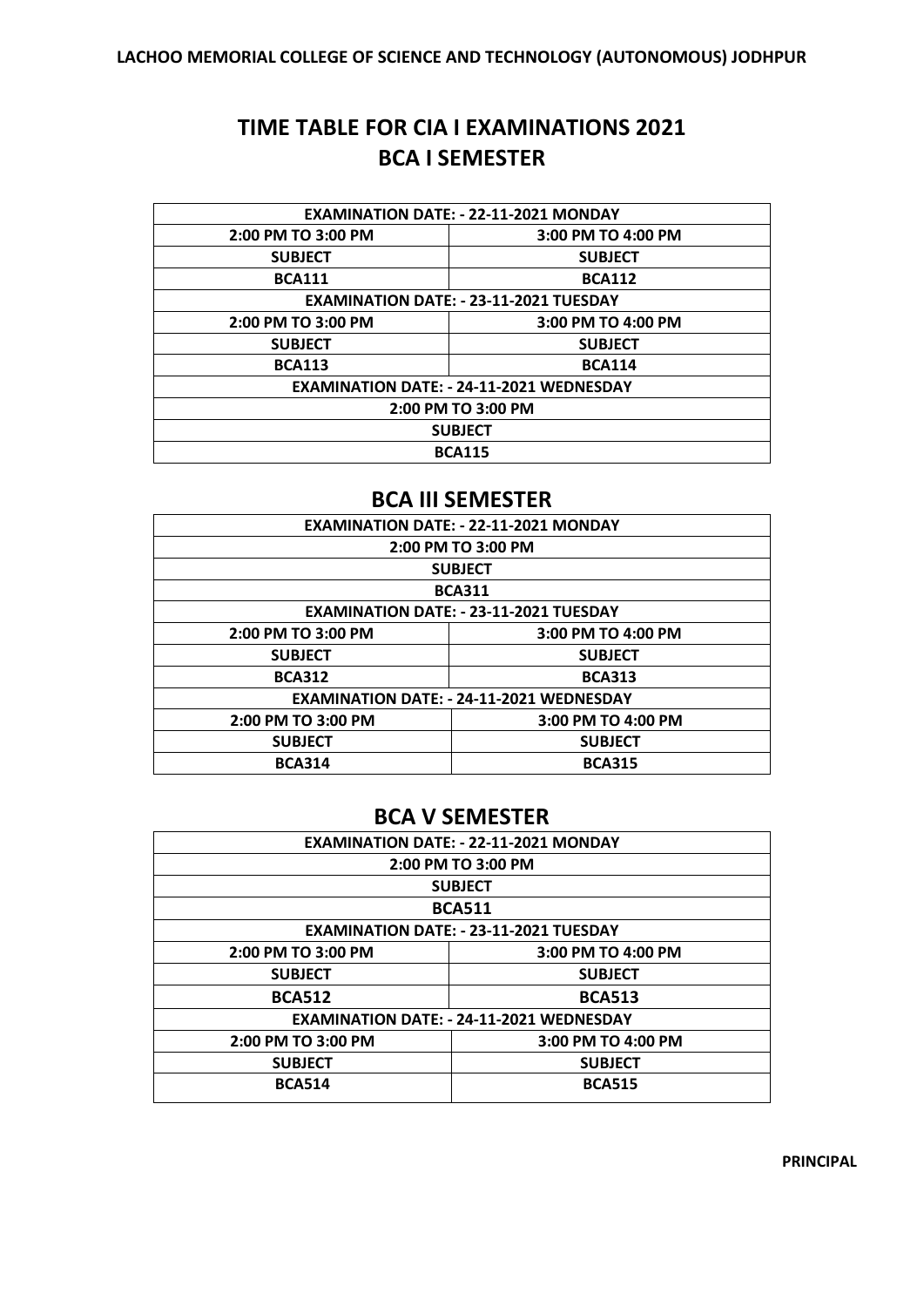#### **TIME TABLE FOR CIA I EXAMINATIONS 2021 BBA I SEMESTER**

| <b>EXAMINATION DATE: - 22-11-2021 MONDAY</b>    |                      |  |
|-------------------------------------------------|----------------------|--|
| 9:00 AM TO 10:00 AM                             | 10:00 AM TO 11:00 AM |  |
| <b>SUBJECT</b>                                  | <b>SUBJECT</b>       |  |
| <b>BBA111</b>                                   | <b>BBA112</b>        |  |
| <b>EXAMINATION DATE: - 23-11-2021 TUESDAY</b>   |                      |  |
| 9:00 AM TO 10:00 AM                             | 10:00 AM TO 11:00 AM |  |
| <b>SUBJECT</b>                                  | <b>SUBJECT</b>       |  |
| <b>BBA113</b>                                   | <b>BBA114</b>        |  |
| <b>EXAMINATION DATE: - 24-11-2021 WEDNESDAY</b> |                      |  |
| 9:00 AM TO 10:00 AM                             | 10:00 AM TO 11:00 AM |  |
| <b>SUBJECT</b>                                  | <b>SUBJECT</b>       |  |
| <b>BBA115</b>                                   | <b>BBA116</b>        |  |

#### **BBA III SEMESTER**

| <b>EXAMINATION DATE: - 22-11-2021 MONDAY</b>    |                      |  |
|-------------------------------------------------|----------------------|--|
| 9:00 AM TO 10:00 AM                             | 10:00 AM TO 11:00 AM |  |
| <b>SUBJECT</b>                                  | <b>SUBJECT</b>       |  |
| <b>BBA311</b>                                   | <b>BBA312</b>        |  |
| EXAMINATION DATE: - 23-11-2021 TUESDAY          |                      |  |
| 9:00 AM TO 10:00 AM                             | 10:00 AM TO 11:00 AM |  |
| <b>SUBJECT</b>                                  | <b>SUBJECT</b>       |  |
| <b>BBA313</b>                                   | <b>BBA314</b>        |  |
| <b>EXAMINATION DATE: - 24-11-2021 WEDNESDAY</b> |                      |  |
| 9:00 AM TO 10:00 AM                             | 10:00 AM TO 11:00 AM |  |
| <b>SUBJECT</b>                                  | <b>SUBJECT</b>       |  |
| <b>BBA315</b>                                   | <b>BBA316</b>        |  |

#### **BBA V SEMESTER**

| <b>EXAMINATION DATE: - 22-11-2021 MONDAY</b>    |                      |  |
|-------------------------------------------------|----------------------|--|
| 9:00 AM TO 10:00 AM                             | 10:00 AM TO 11:00 AM |  |
| <b>SUBJECT</b>                                  | <b>SUBJECT</b>       |  |
| <b>BBA511</b>                                   | <b>BBA512</b>        |  |
| <b>EXAMINATION DATE: - 23-11-2021 TUESDAY</b>   |                      |  |
| 9:00 AM TO 10:00 AM                             | 10:00 AM TO 11:00 AM |  |
| <b>SUBJECT</b>                                  | <b>SUBJECT</b>       |  |
| <b>BBA513</b>                                   | <b>BBA514</b>        |  |
| <b>EXAMINATION DATE: - 24-11-2021 WEDNESDAY</b> |                      |  |
| 9:00 AM TO 10:00 AM                             | 10:00 AM TO 11:00 AM |  |
| <b>SUBJECT</b>                                  | <b>SUBJECT</b>       |  |
| <b>BBA515</b>                                   | <b>BBA516</b>        |  |